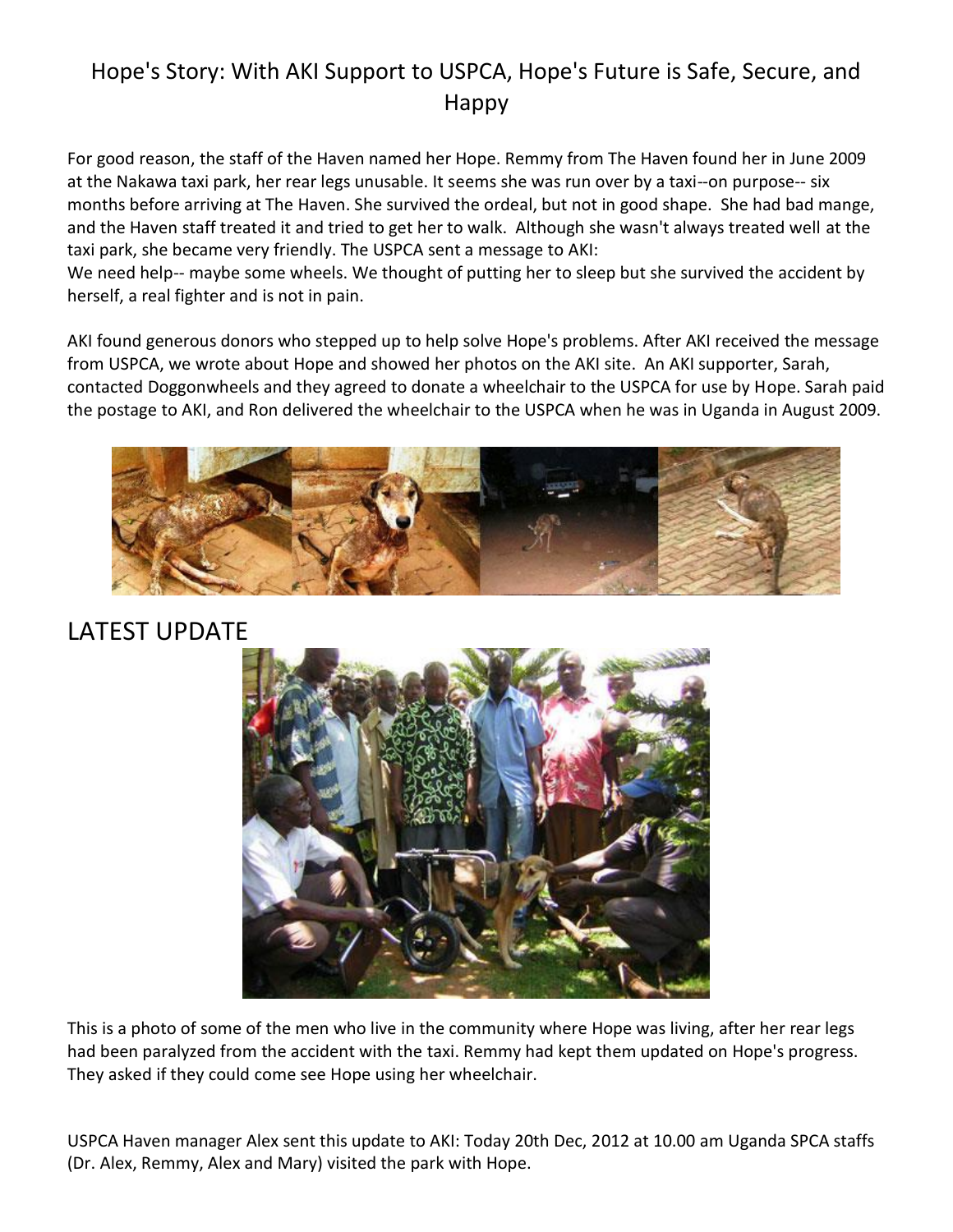Hope was happy through all the time and everyone playing with her except the time one man came up to play with Hope, she became aggressive and wants to bite the guy.

I took my time to ask people there, why Hope is not happy with the man? Mr Juuko answered me that, he was the man who mistreated Hope badly. (Throwing stones at her and ends up carrying Hope from Taxi Park and throws her away).It is amazing that Hope remembered the man who treated her badly. Otherwise our tour to Nakawa Taxi Park ends very well and drivers were very happy to see Hope again.